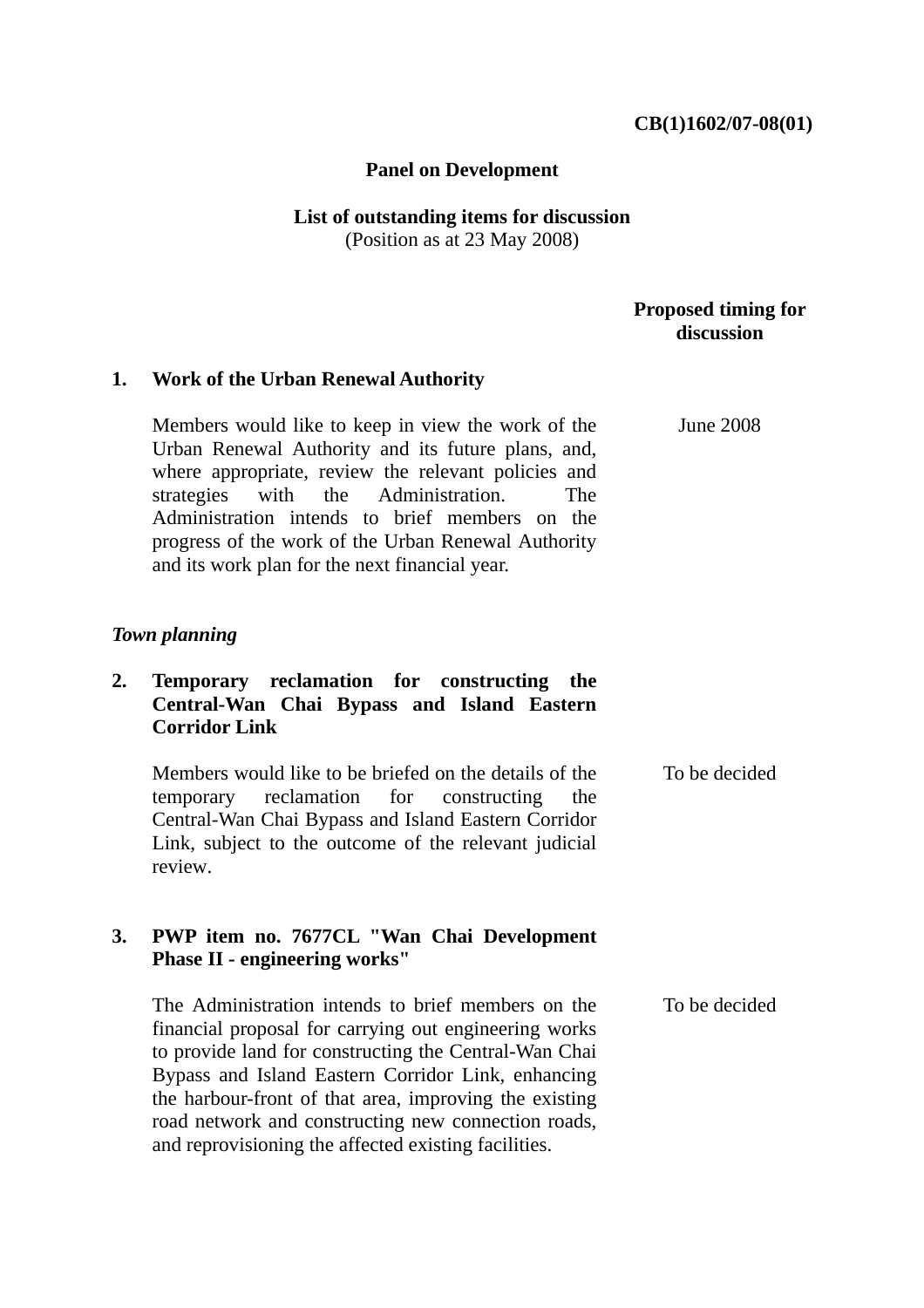# **Proposed timing for discussion**

## **4. Transformation of industrial buildings**

The Administration intends to brief members on the latest situation and difficulties regarding the transformation of industrial buildings, and to consult members on the way forward. To be decided

#### *Land supply and land administration*

#### **5. Small House Policy**

The subject was proposed by Hon CHAN Kam-lam at the meeting on 11 October 2007. A letter from the Chief Secretary for Administration in reply to the Public Accounts Committee (LC Paper No.  $CB(1)130/07-08(01)$  providing information about the progress of the Small House Policy review was circulated to members on 25 October 2007. To be decided

# **6. Issues concerning handling of applications for rezoning land from "Other Specified Uses" to residential or commercial uses**

The subject was proposed by Hon Alan LEONG. Mr LEONG raised an oral question at the Council meeting on 3 November 2004 regarding the proposed alteration of the planned land use of a lot at Ap Lei Chau waterfront from the existing "Other Specified Uses" annotated "Liquified Petroleum Gas And Oil Products Transit Depot" to "Residential (Group A)". Members would like to discuss the policy and criteria for handling such cases. To be decided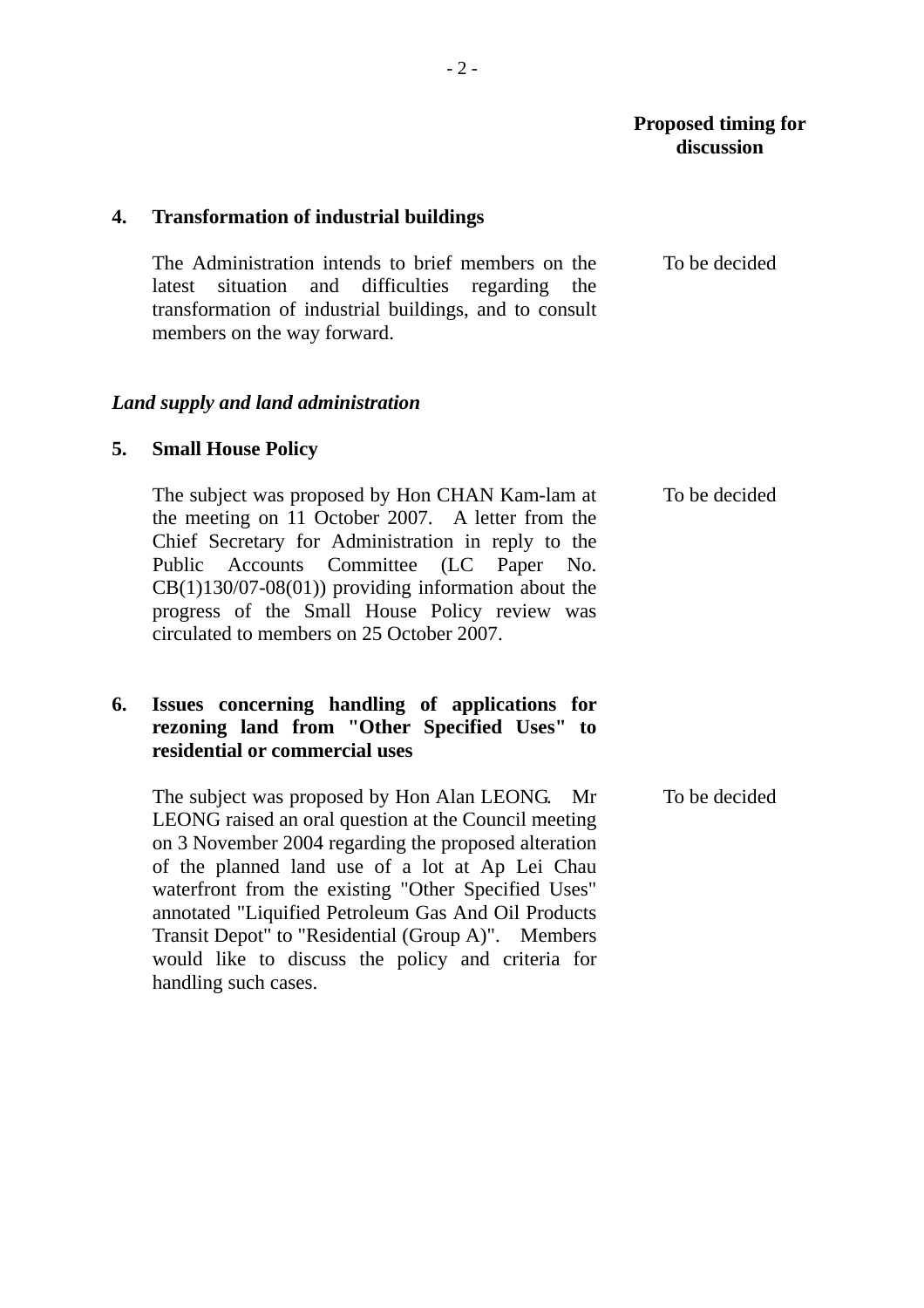|                | use for sites previously granted by private treaty                                                                                                                                                                                                                                                                                                                                                                                                        |               |
|----------------|-----------------------------------------------------------------------------------------------------------------------------------------------------------------------------------------------------------------------------------------------------------------------------------------------------------------------------------------------------------------------------------------------------------------------------------------------------------|---------------|
|                | The Panel discussed the subject at the meetings on<br>28 March 2006 and 23 May 2006. Members raised<br>concerns and made certain suggestions in respect of<br>existing and future private treaty grants. Members<br>agreed that the Panel would discuss the subject further.<br>The Administration's written response to members'<br>suggestions (LC Paper<br>and<br>concerns<br>No.<br>$CB(1)2094/05-06(01))$ was issued to members on<br>4 August 2006. | To be decided |
| <i>actions</i> | Issues raised by Heung Yee Kuk (HYK) at meetings with<br>LegCo Members and referred to the Panel for follow-up                                                                                                                                                                                                                                                                                                                                            |               |
| 8.             | Mechanism to check and balance the powers of the<br><b>Town Planning Board</b>                                                                                                                                                                                                                                                                                                                                                                            |               |
|                | meeting with LegCo Members<br>the<br>At<br><sub>on</sub><br>29 November 2005, HYK Councillors raised concern<br>about the mechanism to check and balance the powers<br>of the Town Planning Board. The relevant extract<br>from the minutes of the meeting was circulated to<br>members vide LC Paper No. CB(1)700/05-06 on<br>13 January 2006.                                                                                                           | To be decided |
| 9.             | <b>Rural development strategy</b>                                                                                                                                                                                                                                                                                                                                                                                                                         |               |
|                | meeting with LegCo Members<br>the<br>At<br>on<br>31 October 2006, HYK Councillors raised concern<br>about the rural development strategy. The relevant<br>documents and extract from the minutes of the<br>meeting were circulated to members vide LC Paper<br>No. CB(1)576/06-07 on 22 December 2006.                                                                                                                                                    | To be decided |
|                | meeting with LegCo Members<br>the<br>At<br><sub>on</sub>                                                                                                                                                                                                                                                                                                                                                                                                  |               |

8 November 2007, HYK Councillors raised concern about the planning for rural areas and review of land uses in the New Territories (Agricultural Land, Green Belt and Recreational Land). The relevant documents were circulated to members vide LC Paper

**7. Review of lease modification to permit change of**